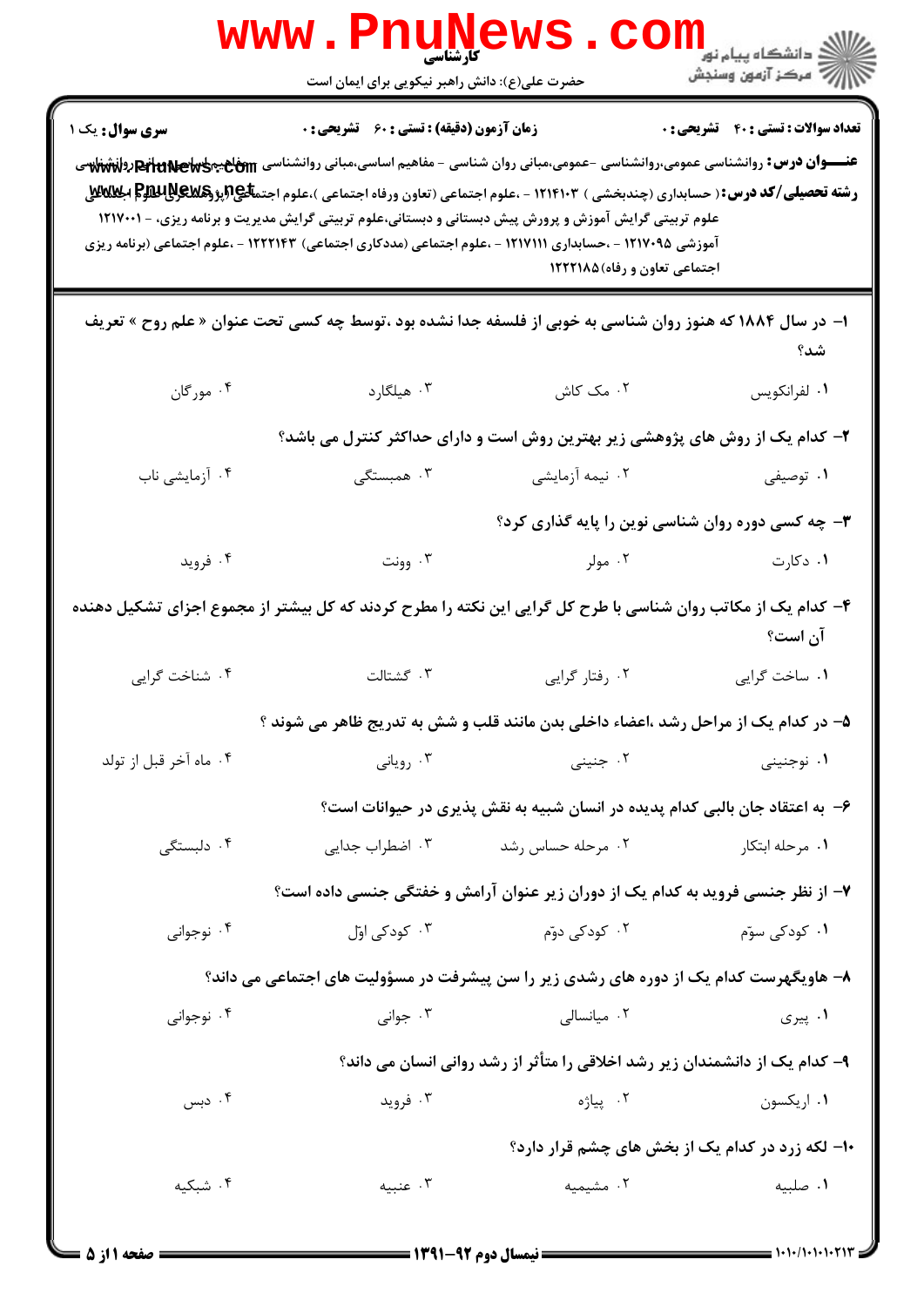|                                                                                                                                                 | www.PnuNews.co<br>حضرت علی(ع): دانش راهبر نیکویی برای ایمان است |                                                                                                                                                                                                                                                                                                                                                                                                                                                                                                                                          | <sup>ان</sup> گ دانشگاه پيام نور "<br>  <i>  *</i><br>  # مرکز آزمون وسنجش |  |  |
|-------------------------------------------------------------------------------------------------------------------------------------------------|-----------------------------------------------------------------|------------------------------------------------------------------------------------------------------------------------------------------------------------------------------------------------------------------------------------------------------------------------------------------------------------------------------------------------------------------------------------------------------------------------------------------------------------------------------------------------------------------------------------------|----------------------------------------------------------------------------|--|--|
| <b>سری سوال : ۱ یک</b>                                                                                                                          | <b>زمان آزمون (دقیقه) : تستی : 60 ٪ تشریحی : 0</b>              | عنـــوان درس: روانشناسی عمومی،روانشناسی -عمومی،مبانی روان شناسی - مفاهیم اساسی،مبانی روانشناسی <del>Beltunews (پانشناس</del> ی<br><b>رشته تحصیلی/کد درس:</b> حسابداری (چندبخشی ) ۱۲۱۴۱۰۳ - ،علوم اجتماعی (تعاون ورفاه اجتماعی )،علوم اجتماعجپ <del>ر(وهکایالیالپرا</del> جیتایی)<br>۱۲۱۷۰۰۱ - ،علوم تربیتی گرایش آموزش و پرورش پیش دبستانی و دبستانی،علوم تربیتی گرایش مدیریت و برنامه ریزی<br>آموزشی ۱۲۱۷۰۹۵ - ،حسابداری ۱۲۱۷۱۱۱ - ،علوم اجتماعی (مددکاری اجتماعی) ۱۲۲۲۱۴۳ - ،علوم اجتماعی (برنامه ریزی<br>اجتماعی تعاون و رفاه)۱۲۲۲۱۸۵ | <b>تعداد سوالات : تستي : 40 - تشريحي : 0</b>                               |  |  |
| 11- كدام رنگ بالاترين طول موج را در بين رنگ هاي قابل رؤيت دارد؟                                                                                 |                                                                 |                                                                                                                                                                                                                                                                                                                                                                                                                                                                                                                                          |                                                                            |  |  |
| ۰۴ ارغوانی                                                                                                                                      | ۰۳ سبز                                                          | ۰۲ قرمز                                                                                                                                                                                                                                                                                                                                                                                                                                                                                                                                  | ۰۱ آبی                                                                     |  |  |
|                                                                                                                                                 |                                                                 | ۱۲- در حدود چند جوانه چشایی بر روی زبان انسان وجود دارد؟                                                                                                                                                                                                                                                                                                                                                                                                                                                                                 |                                                                            |  |  |
| $1 \cdots$                                                                                                                                      | $1 \cdots$ . $\mathbf{r}$                                       | $1 \cdots 5$                                                                                                                                                                                                                                                                                                                                                                                                                                                                                                                             |                                                                            |  |  |
|                                                                                                                                                 |                                                                 | ۱۳- گیرنده های کدام حس از معدود یاخته های عصبی تجدید پذیر هستند؟                                                                                                                                                                                                                                                                                                                                                                                                                                                                         |                                                                            |  |  |
| ۰۴ لامسه                                                                                                                                        | ۰۳ چشایی                                                        | ۰۲ بویایی                                                                                                                                                                                                                                                                                                                                                                                                                                                                                                                                | ۰۱ شنوایی                                                                  |  |  |
| ۱۴– یک نقاش برای اینکه تصاویر را دورتر نشان دهد از جزییات آن تصویر می کاهد،در این مورد از کدام یک از نشانه های<br>تصویری ادراک استفاده شده است؟ |                                                                 |                                                                                                                                                                                                                                                                                                                                                                                                                                                                                                                                          |                                                                            |  |  |
| ۰۴ نمای خطی                                                                                                                                     | ۰۳ نمای جوی                                                     | ۰۲ فرانهادگی                                                                                                                                                                                                                                                                                                                                                                                                                                                                                                                             | ۰۱ شیب بافت                                                                |  |  |
|                                                                                                                                                 |                                                                 | ۱۵– از نظر فروید علّت بسیاری از بیماری های روانی چیست؟                                                                                                                                                                                                                                                                                                                                                                                                                                                                                   |                                                                            |  |  |
|                                                                                                                                                 | ۰۲ هوشیاری                                                      |                                                                                                                                                                                                                                                                                                                                                                                                                                                                                                                                          | ۰۱ مکانیسم های دفاعی                                                       |  |  |
| ۰۴ امیال و تکانه های ناهوشیار                                                                                                                   |                                                                 | ۰۳ فرایندهای خودکار                                                                                                                                                                                                                                                                                                                                                                                                                                                                                                                      |                                                                            |  |  |
|                                                                                                                                                 |                                                                 |                                                                                                                                                                                                                                                                                                                                                                                                                                                                                                                                          | 1۶– منظور از اختلال تجزيه هويّت چيست؟                                      |  |  |
| ۰۲ عدم کنترل رفتار و احساسات                                                                                                                    |                                                                 | ۰۱ وجود دو یا چند شخصیت متمایز                                                                                                                                                                                                                                                                                                                                                                                                                                                                                                           |                                                                            |  |  |
| ۰۴ ناتوانی در یکسان سازی هوشیاری و ناهوشیاری                                                                                                    |                                                                 | ۰۳ استفاده از واپس رانی بیش از حد                                                                                                                                                                                                                                                                                                                                                                                                                                                                                                        |                                                                            |  |  |
|                                                                                                                                                 |                                                                 | ۱۷- در ارتباط با توضیح مراحل خواب، کدام گزینه زیر درست است؟                                                                                                                                                                                                                                                                                                                                                                                                                                                                              |                                                                            |  |  |
|                                                                                                                                                 | ۰۲ امواج آلفا ۱۲ تا ۱۶ هرتز است.                                |                                                                                                                                                                                                                                                                                                                                                                                                                                                                                                                                          | ٠١ خواب شامل ۶ مرحله است.                                                  |  |  |
|                                                                                                                                                 | ۰۴ رؤیا در خواب آر ای ام اتفاق می افتد.                         | ۰۳ در مراحل ۳ و ۴ فرد به راحتی از خواب بیدار می شود.                                                                                                                                                                                                                                                                                                                                                                                                                                                                                     |                                                                            |  |  |
|                                                                                                                                                 |                                                                 |                                                                                                                                                                                                                                                                                                                                                                                                                                                                                                                                          | 18- ماری جوانا جزء کدام یک از مواد زیر است؟                                |  |  |
| ۰۴ مواد افیونی                                                                                                                                  | ۰۳ کندسازها                                                     | ۰۲ شاهدانگان                                                                                                                                                                                                                                                                                                                                                                                                                                                                                                                             | ۰۱ محرک ها                                                                 |  |  |
|                                                                                                                                                 | ۱۹- اثرگذاری در رویداد های فیزیکی از طریق ذهن چه نامیده می شود؟ |                                                                                                                                                                                                                                                                                                                                                                                                                                                                                                                                          |                                                                            |  |  |
| ۰۴ اندیشه خوانی                                                                                                                                 | ۰۳ جنبش فرارواني                                                | ۰۲ غیب بینی                                                                                                                                                                                                                                                                                                                                                                                                                                                                                                                              | ۰۱ پیشگویی                                                                 |  |  |
|                                                                                                                                                 |                                                                 |                                                                                                                                                                                                                                                                                                                                                                                                                                                                                                                                          |                                                                            |  |  |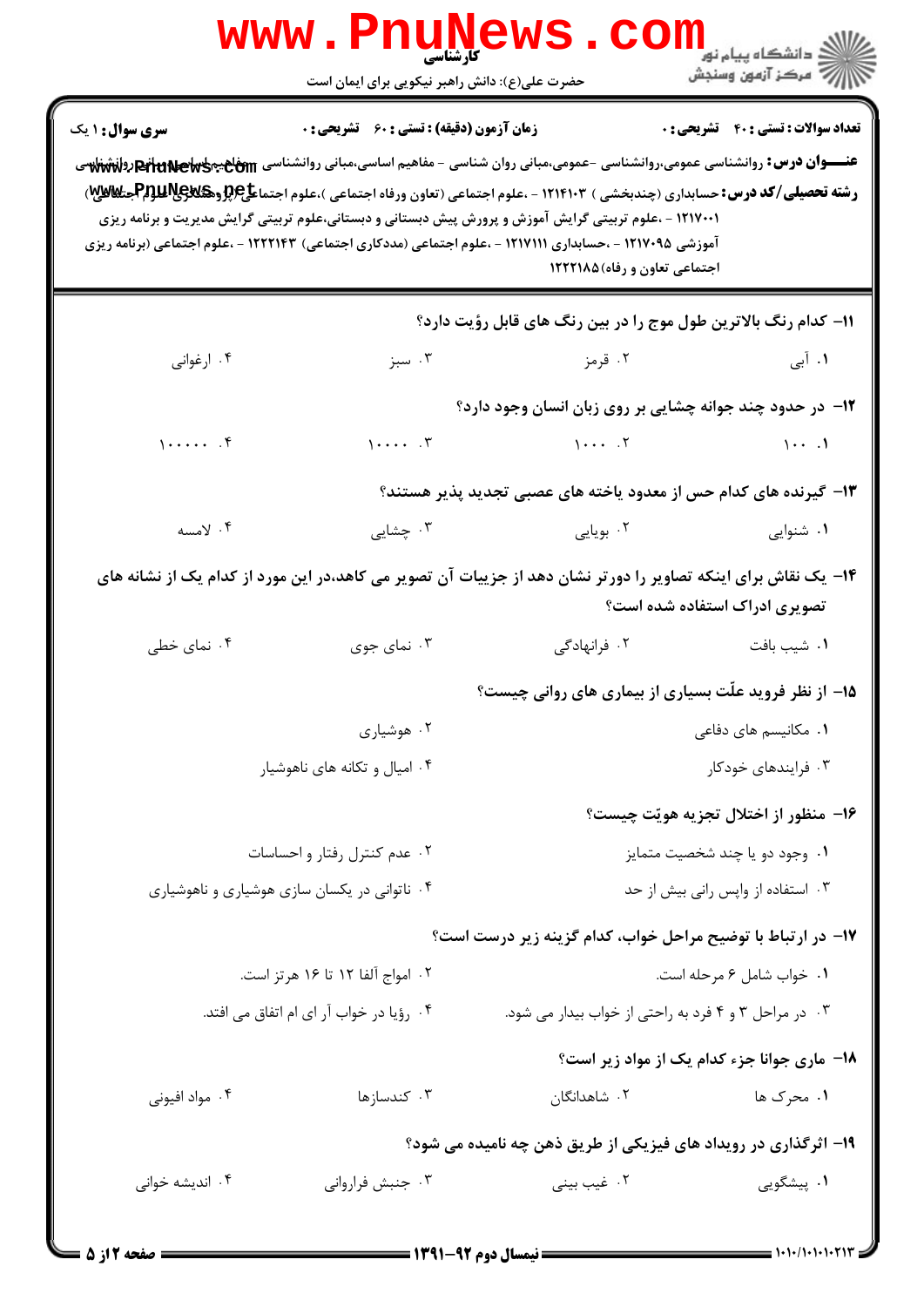|                                                                                                                                                  | <b>www.Pnur</b><br><b>کارشناسی</b><br>حضرت علی(ع): دانش راهبر نیکویی برای ایمان است                                                                                                                                                                                        |                              | ر دانشڪاه پيام نور <mark>−</mark><br>ا∛ مرکز آزمون وسنڊش                                                                                                                                                                                                                                                             |  |
|--------------------------------------------------------------------------------------------------------------------------------------------------|----------------------------------------------------------------------------------------------------------------------------------------------------------------------------------------------------------------------------------------------------------------------------|------------------------------|----------------------------------------------------------------------------------------------------------------------------------------------------------------------------------------------------------------------------------------------------------------------------------------------------------------------|--|
| <b>سری سوال : ۱ یک</b>                                                                                                                           | <b>زمان آزمون (دقیقه) : تستی : 60 ٪ تشریحی : 0</b><br>۱۲۱۷۰۰۱ - ،علوم تربیتی گرایش آموزش و پرورش پیش دبستانی و دبستانی،علوم تربیتی گرایش مدیریت و برنامه ریزی<br>آموزشی ۱۲۱۷۰۹۵ - ،حسابداری ۱۲۱۷۱۱۱ - ،علوم اجتماعی (مددکاری اجتماعی) ۱۲۲۲۱۴۳ - ،علوم اجتماعی (برنامه ریزی | اجتماعی تعاون و رفاه)۱۲۲۲۱۸۵ | <b>تعداد سوالات : تستي : 40 ٪ تشريحي : 0</b><br>عنـــوان درس: روانشناسی عمومی،روانشناسی -عمومی،مبانی روان شناسی - مفاهیم اساسی،مبانی روانشناسی w <del>ög، وانشانهای</del> پول<br><b>رشته تحصیلی/کد درس:</b> حسابداری (چندبخشی ) ۱۲۱۴۱۰۳ - ،علوم اجتماعی (تعاون ورفاه اجتماعی )،علوم اجتماع <b>لی (ABS و PAUME</b> )، |  |
| ۲۰- اصل تداعی در کدام یک از دیدگاه های زیر ملاک یادگیری تلقی می شود؟                                                                             |                                                                                                                                                                                                                                                                            |                              |                                                                                                                                                                                                                                                                                                                      |  |
| ۰۴ رفتارگرایی                                                                                                                                    | ۰۳ روان کاوي                                                                                                                                                                                                                                                               | ۰۲ زیستی                     | ۰۱ شناختی                                                                                                                                                                                                                                                                                                            |  |
|                                                                                                                                                  |                                                                                                                                                                                                                                                                            |                              | <b>ا۲-</b> در آزمایش پاولف غذا چه نقشی دارد؟                                                                                                                                                                                                                                                                         |  |
| ۰۴ محرک شرطی                                                                                                                                     | ۰۳ محرک غیر شرطی                                                                                                                                                                                                                                                           | ۰۲ پاسخ شرطی                 | ٠١. پاسخ غير شرطي                                                                                                                                                                                                                                                                                                    |  |
| <b>۲۲</b> - پدری به فرزندش می گوید« اگر ۱۰ نمره بیست گرفتی تو را به مسافرت می برم» در این مثال از کدام یک از برنامه های<br>تقویت استفاده می شود؟ |                                                                                                                                                                                                                                                                            |                              |                                                                                                                                                                                                                                                                                                                      |  |
| ۰۴ فاصله ای متغیّر                                                                                                                               | ۰۳ نسبي متغيّر                                                                                                                                                                                                                                                             | ٠٢ فاصله ای ثابت             | ۰۱ نسبی ثابت                                                                                                                                                                                                                                                                                                         |  |
|                                                                                                                                                  |                                                                                                                                                                                                                                                                            |                              | ۲۳- در نظریه شناختی اجتماعی بندورا یادگیری چگونه به دست می آید؟                                                                                                                                                                                                                                                      |  |
| ۰۴ کسب بینش                                                                                                                                      | ۰۳ کوشش و خطا                                                                                                                                                                                                                                                              | ۰۲ مشاهده                    | ۰۱ تمرین و تکرار                                                                                                                                                                                                                                                                                                     |  |
|                                                                                                                                                  |                                                                                                                                                                                                                                                                            |                              | ۲۴- اثر بافت بر کدام یک از مراحل حافظه مؤثر است؟                                                                                                                                                                                                                                                                     |  |
| ۰۴ اندوزش                                                                                                                                        | ۰۳ بازیابی                                                                                                                                                                                                                                                                 | ۰۲ رمزگردانی                 | ۰۱ ذخیره سازی                                                                                                                                                                                                                                                                                                        |  |
|                                                                                                                                                  |                                                                                                                                                                                                                                                                            |                              | ۲۵– در کدام یک از اقسام حافظه بلند مدّت زیر دانش عمومی فرد انباشته می شود؟                                                                                                                                                                                                                                           |  |
| ۰۴ رویدادی                                                                                                                                       | ۰۳ رویه ای                                                                                                                                                                                                                                                                 | ۰۲ ادراکی                    | ۰۱ معنایی                                                                                                                                                                                                                                                                                                            |  |
|                                                                                                                                                  |                                                                                                                                                                                                                                                                            |                              | ۲۶- اوّلین آزمایش مدوّن در حافظه را چه کسی انجام داد ؟                                                                                                                                                                                                                                                               |  |
| ۰۴ تولوينگ                                                                                                                                       | ۰۳ ابینگهوس                                                                                                                                                                                                                                                                | ۰۲ شیفرین                    | ۰۱ اتکینسون                                                                                                                                                                                                                                                                                                          |  |
|                                                                                                                                                  |                                                                                                                                                                                                                                                                            |                              | ۲۷- آزمون نادگراس جزو کدام یک از آزمون های مورد استفاده در بررسی حافظه ناآشکار به حساب می آید؟                                                                                                                                                                                                                       |  |
|                                                                                                                                                  | ۰۲ شناسایی واژه ها                                                                                                                                                                                                                                                         |                              | ۰۱ تفکیک فرایند                                                                                                                                                                                                                                                                                                      |  |
|                                                                                                                                                  | ۰۴ تکمیل تصویر                                                                                                                                                                                                                                                             |                              | ۰۳ تکمیل واژه های ناقص                                                                                                                                                                                                                                                                                               |  |
|                                                                                                                                                  |                                                                                                                                                                                                                                                                            |                              | ۲۸- عینیت بخشیدن به مفاهیم انتزاعی از مزایای کدام راهبرد زیر است ؟                                                                                                                                                                                                                                                   |  |
| ۰۴ تمایز بخشی                                                                                                                                    | ۰۳ مرور و تکرار                                                                                                                                                                                                                                                            | ۰۲ تصویر سازی ذهنی           | ۰۱ سازمان دهی مطالب                                                                                                                                                                                                                                                                                                  |  |
| ۲۹- وقتی صحبت از چرایی یک رفتار می کنیم ،به کدام یک از مفاهیم روان شناسی زیر اشاره می شود ؟                                                      |                                                                                                                                                                                                                                                                            |                              |                                                                                                                                                                                                                                                                                                                      |  |
| ۰۴ يادگيري                                                                                                                                       | ۰۳ انگیزش                                                                                                                                                                                                                                                                  | ۰۲ هیجان                     | ۰۱ شخصیت                                                                                                                                                                                                                                                                                                             |  |

 $= 1.1 \cdot 1.1 \cdot 1.1 \cdot 11$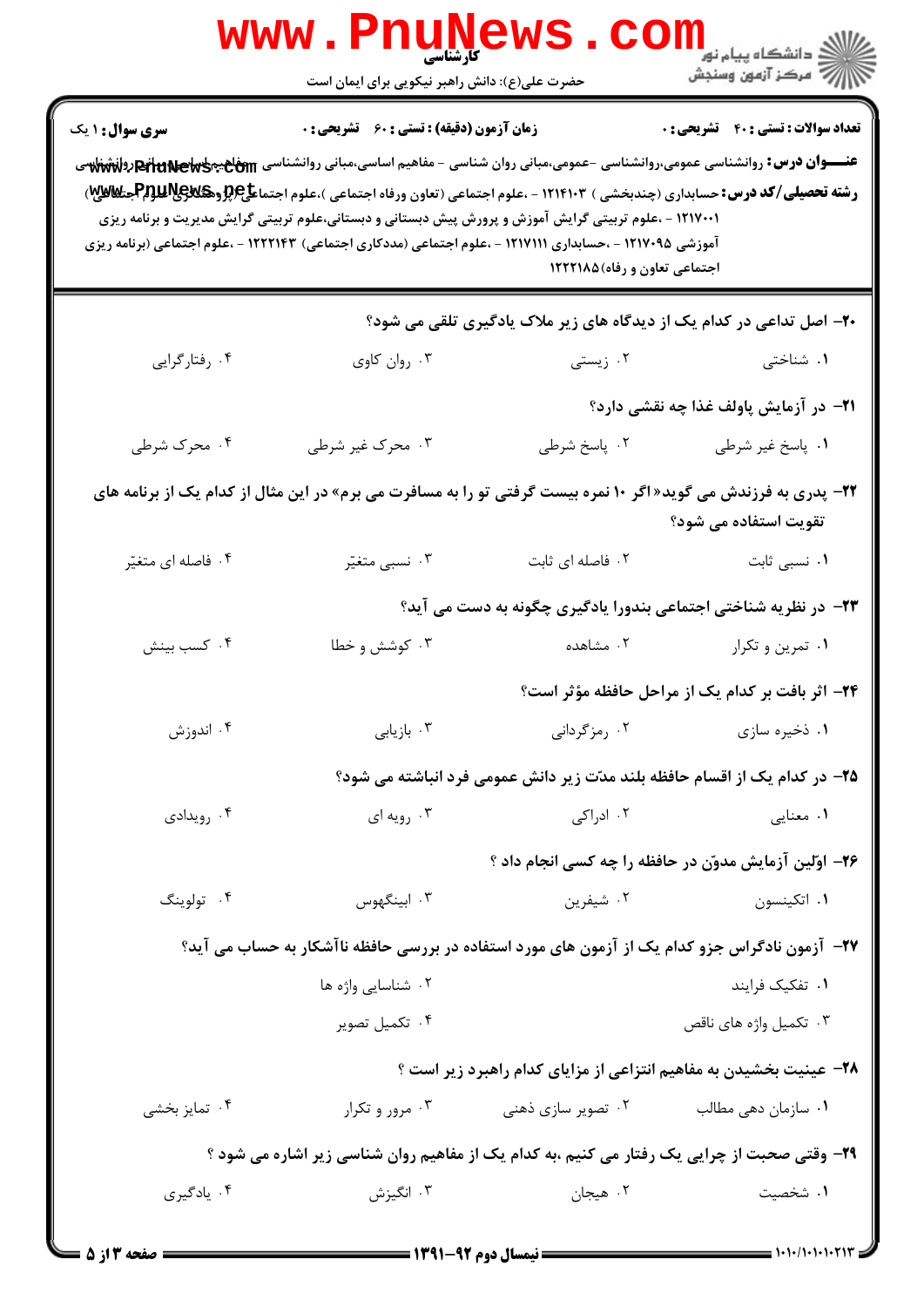|                                                                                                                                                                                                                                                                                                                                                                                                                                                                                                                                                                | <b>www.Pnun</b><br>کارشناسی<br>حضرت علی(ع): دانش راهبر نیکویی برای ایمان است                |                       | $\ge$ دانشگاه پیام نو <mark>ر</mark><br>أآآآآ مرکز آزمون وسنجش                           |  |  |
|----------------------------------------------------------------------------------------------------------------------------------------------------------------------------------------------------------------------------------------------------------------------------------------------------------------------------------------------------------------------------------------------------------------------------------------------------------------------------------------------------------------------------------------------------------------|---------------------------------------------------------------------------------------------|-----------------------|------------------------------------------------------------------------------------------|--|--|
| <b>سری سوال : ۱ یک</b>                                                                                                                                                                                                                                                                                                                                                                                                                                                                                                                                         | <b>زمان آزمون (دقیقه) : تستی : 60 ٪ تشریحی : 0</b>                                          |                       | <b>تعداد سوالات : تستي : 40 - تشريحي : 0</b>                                             |  |  |
| عنـــوان درس: روانشناسی عمومی،روانشناسی -عمومی،مبانی روان شناسی - مفاهیم اساسی،مبانی روانشناسی <del>hiu<code>news]فیمیایهافع بوناشناسی</code></del><br><b>رشته تحصیلی/کد درس:</b> حسابداری (چندبخشی ) ۱۲۱۴۱۰۳ - ،علوم اجتماعی (تعاون ورفاه اجتماعی )،علوم اجتماعجپ <del>رپروهکیپرکرلفلومPب</del> یکلین<br>۱۲۱۷۰۰۱ - ،علوم تربیتی گرایش آموزش و پرورش پیش دبستانی و دبستانی،علوم تربیتی گرایش مدیریت و برنامه ریزی<br>آموزشی ۱۲۱۷۰۹۵ - ،حسابداری ۱۲۱۷۱۱۱ - ،علوم اجتماعی (مددکاری اجتماعی) ۱۲۲۲۱۴۳ - ،علوم اجتماعی (برنامه ریزی<br>اجتماعی تعاون و رفاه)۱۲۲۲۱۸۵ |                                                                                             |                       |                                                                                          |  |  |
|                                                                                                                                                                                                                                                                                                                                                                                                                                                                                                                                                                |                                                                                             |                       | ۳۰- در کدام نظریه عقیده بر این است که میل هشیار به رشد شخصی ،انسان ها را بر می انگیزد ؟  |  |  |
| ۰۴ مشوق                                                                                                                                                                                                                                                                                                                                                                                                                                                                                                                                                        | ۰۳ برپایی                                                                                   | ۰۲ سایق               | ۰۱ انسانی نگری                                                                           |  |  |
|                                                                                                                                                                                                                                                                                                                                                                                                                                                                                                                                                                |                                                                                             |                       | ۳۱− آزمون اندریافت موضوع (TAT) کدام یک از انگیزه های زیر را اندازه گیری می کند ؟         |  |  |
| ۰۴ پیشرفت                                                                                                                                                                                                                                                                                                                                                                                                                                                                                                                                                      | ۰۳ جهت یابی جنسی                                                                            | ۰۲ ناهمجنس خواهی      | ۰۱ جنسی                                                                                  |  |  |
|                                                                                                                                                                                                                                                                                                                                                                                                                                                                                                                                                                |                                                                                             |                       | ٣٢- طبق نظريه شاختر-سينگر كدام يک از عوامل زير در هيجان ها تأثير دارد؟                   |  |  |
| ۰۴ هيپوتالاموس                                                                                                                                                                                                                                                                                                                                                                                                                                                                                                                                                 | ۰۳ اجتماعی                                                                                  | ۰۲ شناختی             | ۰۱ تالاموس                                                                               |  |  |
| ۳۳- اگر پیامد منفی به علّت درونی و غیر قابل کنترل نسبت داده شود ،کدام یک از هیجان های زیر تجربه می شود ؟                                                                                                                                                                                                                                                                                                                                                                                                                                                       |                                                                                             |                       |                                                                                          |  |  |
| ۰۴ شرم                                                                                                                                                                                                                                                                                                                                                                                                                                                                                                                                                         | ۰۳ احساس گناه                                                                               | ۰۲ ترحم               | ۱. خشم                                                                                   |  |  |
|                                                                                                                                                                                                                                                                                                                                                                                                                                                                                                                                                                | ۳۴- کدام مورد زیر به این موضوع اشاره دارد که مؤلفه های شخصیت بر یکدیگر نیرو اعمال می کنند ؟ |                       |                                                                                          |  |  |
| ۰۴ پایداری                                                                                                                                                                                                                                                                                                                                                                                                                                                                                                                                                     | ۰۳ تفرّد                                                                                    | ۰۲ یکپارچگی           | ۰۱ پویش                                                                                  |  |  |
| ۳۵– کسی که با کارفرمای خود دچار مشکل شده است و خشمش را متوجه خانواده خود می کند ،به کدام یک از مکانیزم های<br>دفاعی اشاره دارد ؟                                                                                                                                                                                                                                                                                                                                                                                                                               |                                                                                             |                       |                                                                                          |  |  |
| ۰۴ فرافکنی                                                                                                                                                                                                                                                                                                                                                                                                                                                                                                                                                     | ۰۳ جا به جای <sub>ی</sub>                                                                   | ۰۲ دلیل تراشی         | ٠١ والايش                                                                                |  |  |
|                                                                                                                                                                                                                                                                                                                                                                                                                                                                                                                                                                |                                                                                             |                       | ۳۶- طبق نظریه مزلو پایین ترین نیاز انسان ها در سلسله مراتب نیازها کدام است ؟             |  |  |
| ۰۴ نیازهای فیزیولوژیک                                                                                                                                                                                                                                                                                                                                                                                                                                                                                                                                          | ۰۳ نیاز به حرمت خود                                                                         | ۰۲ نیاز به تعلق داشتن | ۰۱ نیاز به ایمنی                                                                         |  |  |
|                                                                                                                                                                                                                                                                                                                                                                                                                                                                                                                                                                |                                                                                             |                       | ۳۷– در کدام یک از انواع تعارض ،فشار روانی که به فرد وارد می شود بیشتر از انواع دیگر است؟ |  |  |
| ۰۴ دافع- جاذب                                                                                                                                                                                                                                                                                                                                                                                                                                                                                                                                                  | ۰۳ جاذب- دافع                                                                               | ۰۲ جاذب- جاذب         | ۰۱ دافع– دافع                                                                            |  |  |
| ۳۸- جاکوبسون کدام یک از روش های زیر را برای کنترل فیزیولوژیکی بدن برای مقابله با فشار روانی توصیه کرده است؟                                                                                                                                                                                                                                                                                                                                                                                                                                                    |                                                                                             |                       |                                                                                          |  |  |
| ۰۴ مراقبه                                                                                                                                                                                                                                                                                                                                                                                                                                                                                                                                                      | ۰۳ تصورات هدایت شده                                                                         | ۰۲ آرمیدگی            | ۰۱ ورزش                                                                                  |  |  |
| ۳۹- نگرش منفی نسبت به خود و آینده ،اصلی ترین نشانه شناختی در کدام یک از اختلالات زیر است؟                                                                                                                                                                                                                                                                                                                                                                                                                                                                      |                                                                                             |                       |                                                                                          |  |  |
| ۰۴ پانیک                                                                                                                                                                                                                                                                                                                                                                                                                                                                                                                                                       | ۰۳ شخصیت                                                                                    | ۰۲ افسردگی            | ۰۱ روان گسیختگی                                                                          |  |  |
|                                                                                                                                                                                                                                                                                                                                                                                                                                                                                                                                                                |                                                                                             |                       |                                                                                          |  |  |

 $= 1.1 - (1.1.1.1.71)$